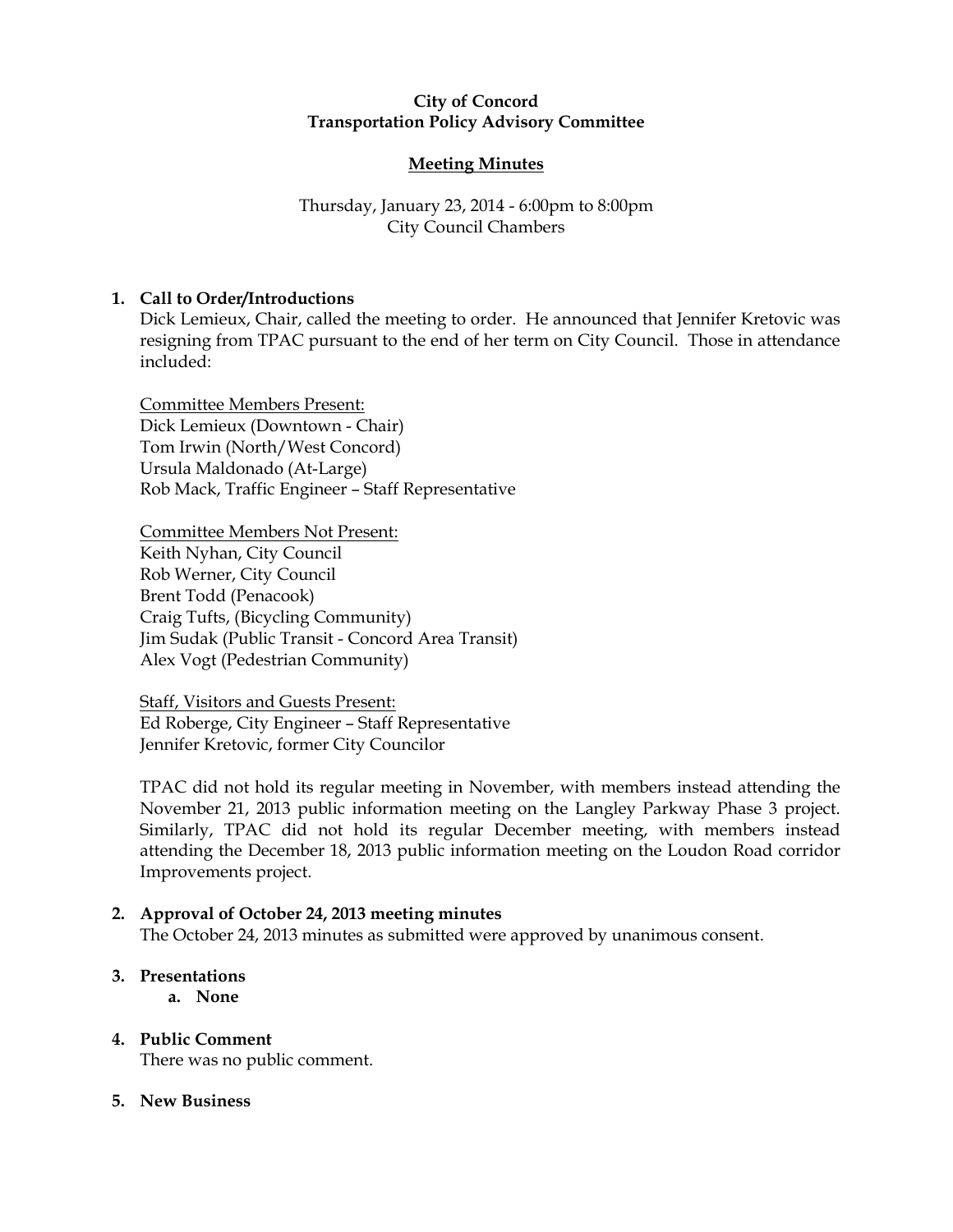# a. Consideration of a TPAC report to City Council regarding TPAC's Accomplishments

Rob Mack noted that the TPAC Accomplishments document approved by TPAC on October 24, 2013 would be submitted to City Council for their consideration at the February 10, 2014 council meeting. Staff was also working on developing a TPAC web page to display the document.

A draft cover report from TPAC (included in the TPAC agenda package) was reviewed by TPAC members with recommendation that the third paragraph of the draft document (related to viewing the document on the web site) be deleted. The amended draft report was approved by unanimous consent. Staff will submit the approved report, with Accomplishments report attached, to City Council.

# b. Consideration of a TPAC report to City Council recommending the Loudon Road Improvements Project (CIP #19).

The Chair suggested that TPAC consider a unified statement to Council in support of the Loudon Road project in light of recent subcommittee endorsements of same. TPAC members concurred and crafted a brief recommendation for staff to compile into a report for submission to City Council. The following final wording was approved by unanimous consent.

The Transportation Policy Advisory Committee (TPAC) has reviewed the development of this project on a number of occasions over the past year. TPAC members have also attended the December 21, 2013 public information meeting. The recommendation and endorsement of this project, as herein reported, was made by TPAC at its January 23, 2014 meeting.

TPAC fully endorses the general design features proposed for the Loudon Road Corridor Improvements Project. In particular:

- The proposed three-lane conversion and related improvements fully comply with the "complete streets" provision of the city's Comprehensive Transportation Policy. The existing corridor has for too long been one of Concord's "least complete" streets.
- The proposed project will enhance safety for all users. The extraordinarily high history of vehicle, pedestrian and bicycle crashes along this section of Loudon Road has been the number one concern for this corridor for over a decade.
- We concur that it would be an effective and realistic solution for this corridor.
- The proposed project would enhance the 'livability' of the corridor while generally maintaining current traffic levels and local access. Any potential alternative project to improve capacity and 'solve' existing vehicle delays would act to attract higher and faster traffic volumes, possibly negating previous efforts that have successfully diverted to Regional Drive and I-393.

While TPAC understands the competing interests in additional roadway capacity and corridor safety improvements, the proposed project best balances accessibility, safety, and livability for all users, and in a timely and fiscally realistic way. As such, TPAC recommends that City Council endorse this important safety-improvement project and approve both resolutions regarding same.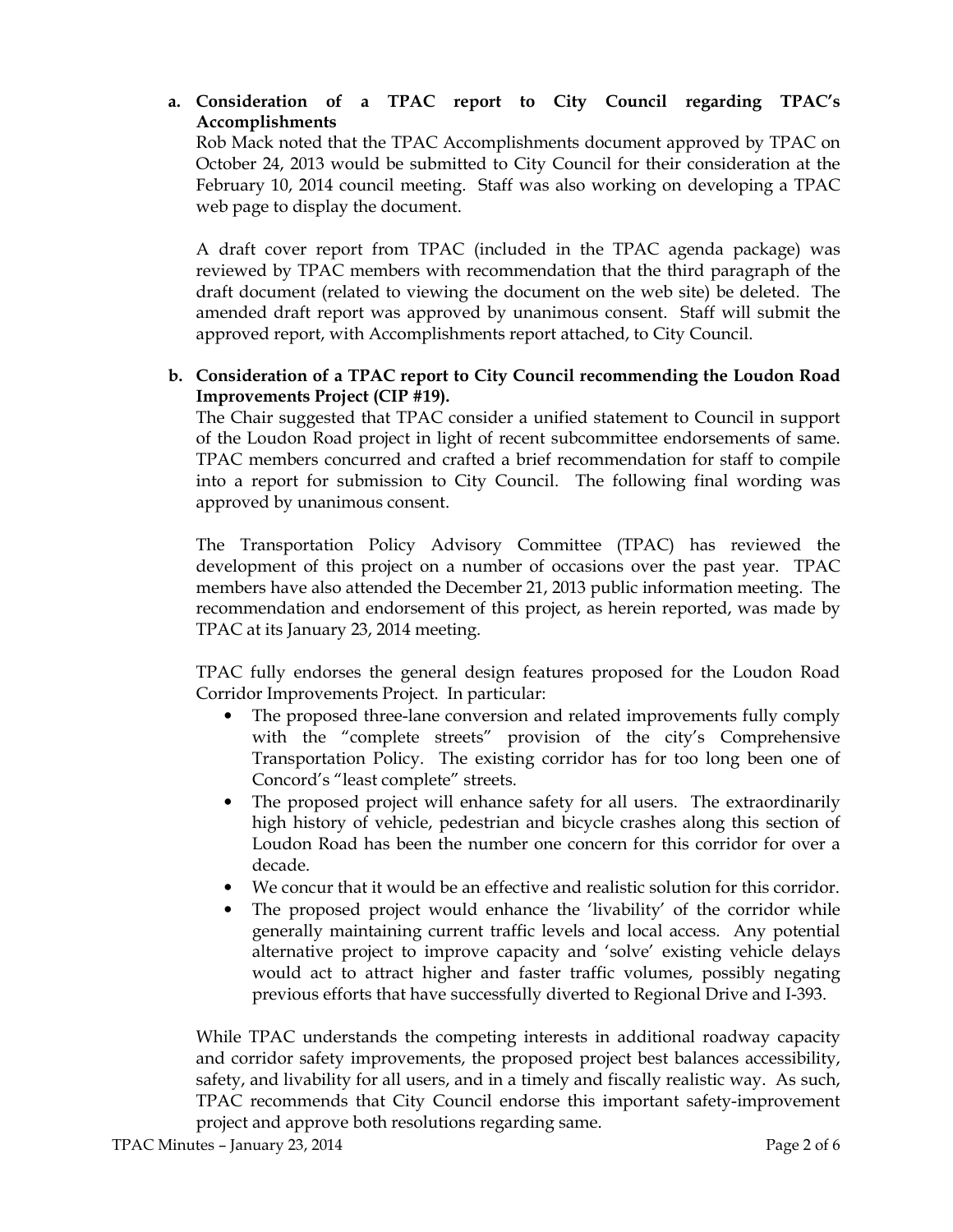c. Consideration of a TOC report responding to a referral from City Council regarding traffic operation concerns at the Regional/Chenell intersection). Rob Mack gave an overview of the engineering study conducted by staff and the TOC draft report to Council that was attached to the TPAC agenda package. At issue is a request by the Deputy City Manager-Development to examine the performance of the Regional/Chenell intersection. The request was based on concerns by several nearby business owners regarding intersection safety, particularly with regard to truck traffic in the corridor. Pursuant to this request, Engineering Services performed a comprehensive engineering study of intersection traffic operations.

Staff overviewed intersection peak operation, conducted intersection traffic counts, reviewed crash history, and assessed traffic control needs. Intersection crashes of about two per year over the last five years are not indicative of a significant crash history. The intersection appears appropriately designed to handle current traffic demands. However, there are increased side-street traffic delays for Chenell Drive vehicles during peak traffic periods. Current intersection traffic volumes continue to fall below the minimum thresholds for consideration of traffic signalization, a finding similarly reported by TOC in 2007. Current volumes are also below thresholds for multi-way stop control, although such control would be inappropriate (per city policy) on a major collector such as Regional Drive.

Traffic growth along the Regional Drive corridor has increased substantially over the years and is a testament to the success of the Regional Drive project. Since some further corridor growth is anticipated, delays for turns from Chenell Drive may get progressively longer during peaks without more advanced intersection traffic control. CIP 541 has been programmed in the out-year to provide for intersection reconstruction for additional lanes and signalization or a roundabout. Staff notes, however, that both TOC and TPAC have in the past recommended CIP 541 as a 'medium priority' intersection improvement, with 'higher priorities' recommended for needed safety projects such as CIP 24 (Exit 16/Mountain Road roundabout) and CIP 31 (McKee Square improvements). CIP 541 is currently programmed in FY 2020- 21 and reflects the realities of fiscal constraint as well as prioritization based on safety needs and public benefit. Staff will continue to monitor traffic operations at this intersection.

TPAC members indicated that a roundabout would be preferred at this location versus a signalized intersection option, and requested that the TOC report indicate such. Attendees fully endorsed the draft TOC report by unanimous consent, with addition of the noted roundabout preference by TPAC.

d. Consideration of a TOC response to a referral from City Council regarding a resident request to install stop signs to slow traffic on Governors Way at the intersection with Peterson Circle.

Rob Mack gave an overview of the engineering study conducted by staff and a draft TOC report to Council that was distributed to TPAC attendees. At issue is a resident request to install a STOP sign to slow traffic on Governors Way at Peterson Circle. TOC considered this request at its January 21, 2014 meeting. TOC found that this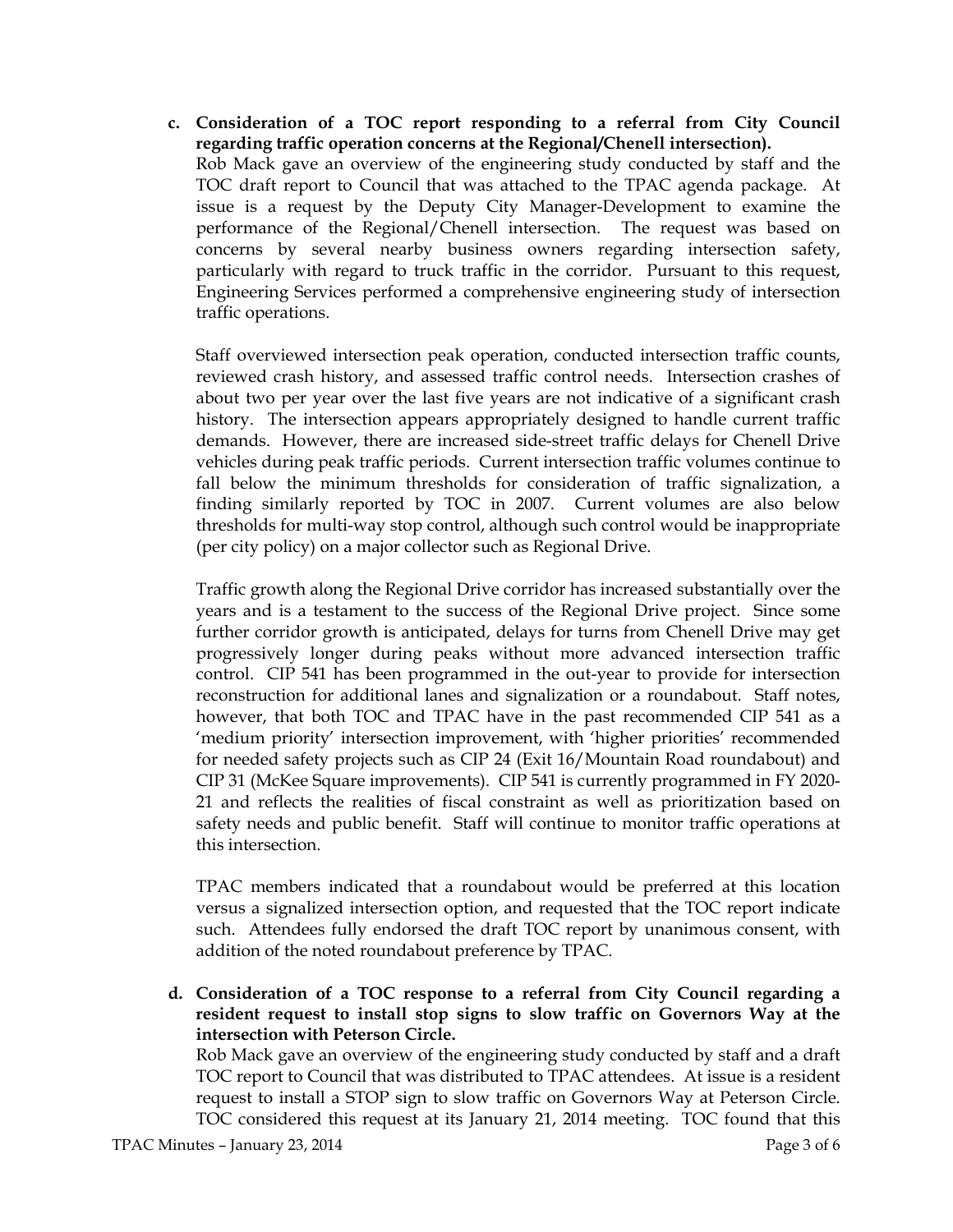two-way STOP controlled intersection of two lightly traveled residential neighborhood streets was safe and appropriately controlled. A perceived speeding problem could be related to an individual, inconsiderate driver(s) rather than neighborhood traffic in general. The requested addition of a STOP sign to make a multi-way STOP intersection for sole purpose of 'speed control' would be inconsistent with city policy. TOC suggested the intersection as currently configured is both safe and appropriate. A 'speeding' concern at this location would appropriately be an enforcement issue for which the Concord Police Department encourages descriptions of offending vehicles or times of day to assist in enforcement efforts. TPAC members fully endorsed the draft TOC report and recommendations by unanimous consent.

## 6. Consent Reports

a. Approval of Subcommittee Minutes (Pedestrian, Bicycle, Public Transit, and Traffic Operations)

The following subcommittee minutes were reviewed and accepted by unanimous consent: Joint Bicycle/Pedestrian – November 4, 2013 and December 2, 2013; Bicycle – October 7, 2013; and Traffic Operations – October 15, 2013, November 19 and December 17, 2013.

# 7. City Council meeting update

At its December 9, 2013 meeting, City Council amended the Parking Ordinance to reinstate parking on the north side of Knight Street near Hutchins Street.

# 8. TPAC Referrals from City Council, Staff and Chair

a. Referral from City Council regarding a request from the Friends of White Park to consider removing the bus lane from the White Park parking lot as part of the proposed skate house project.

Rob Mack noted that the subject request regarded on-site bus parking at the White Park parking lot, not related to CAT public transportation, and that it would be more appropriately addressed by Engineering Services. TPAC members concurred and requested that the City Engineer provide the appropriate review and response back to City Council.

## 9. Status report on subcommittees

a. Pedestrian Committee, Ursula Maldonado See joint meeting discussion below.

# b. Bike Committee, Craig Tufts

Dick Lemieux reported that TPAC-Bike met jointly with TPAC-Ped in January. Lack of winter snow maintenance on the sidewalk along I-393 was discussed, particularly in regard to patrons walking to the new Friendly Kitchen facility on S. Commercial Street. Both subcommittees also endorsed the proposed Loudon Road three-lane conversion and provision of bike lanes. TPAC-Bike inquired if the project design could consider 6-foot bike lanes rather than the 5-foot lanes indicated in the latest concept design.

Regarding pedestrian access to Friendly Kitchen, Ed Roberge noted that the city is currently considering purchasing an additional parcel of land along the railroad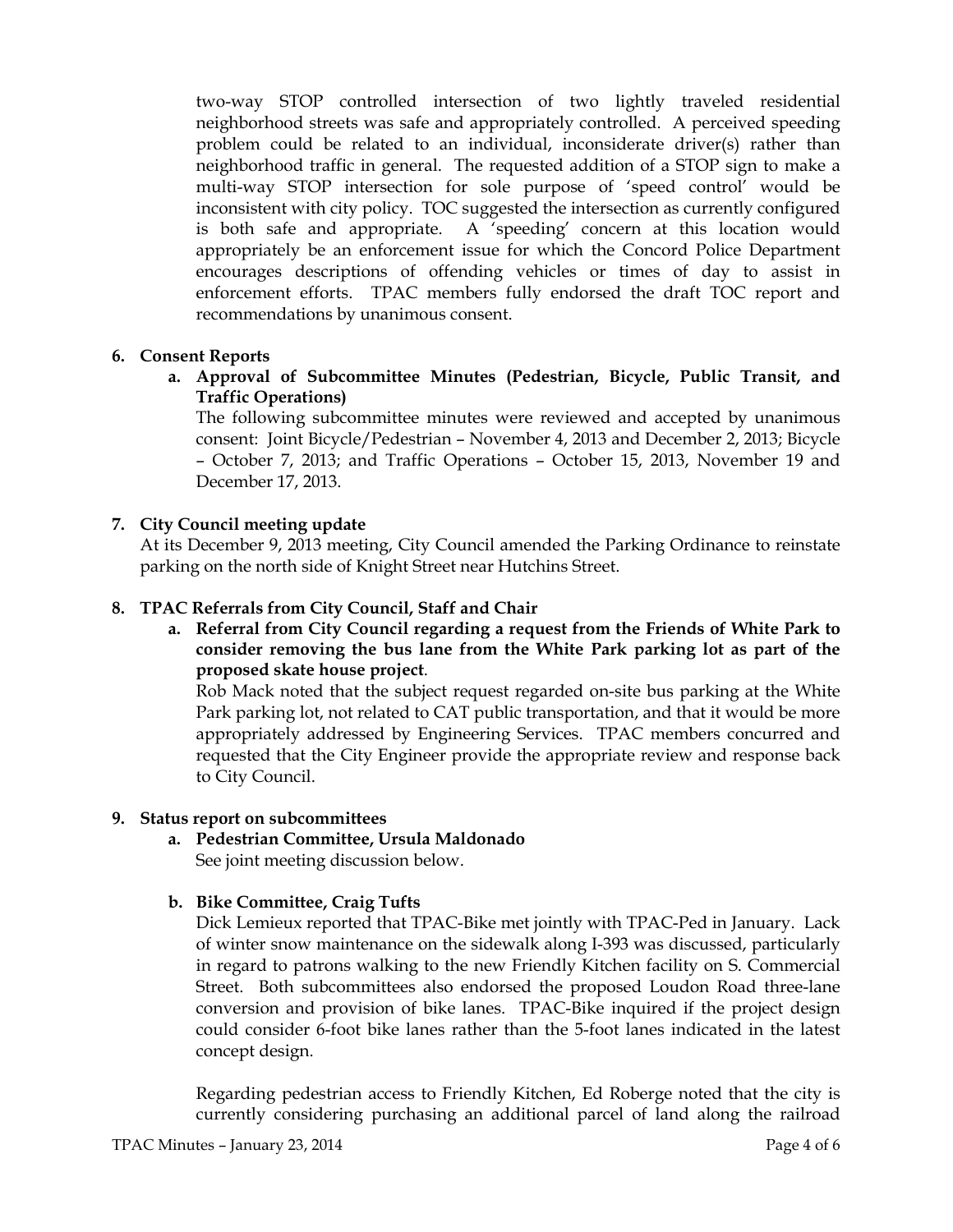tracks near the former Agway property. This could present options for future walking access.

### c. Public Transit Committee, Jennifer Kretovic

Jennifer Kretovic noted that the TPAC-PT subcommittee met in January and discussed the Loudon Road Corridor Improvement project. The subcommittee expressed its support for the project. It also suggested consideration of moving the bus stop nearest Hazen Drive a little further to the east. Also discussed was CAT ridership and the very low ridership that the Crosstown Route experiences. She also noted that she was resigning as chair of the subcommittee.

### d. Traffic Operations Committee, Rob Mack

Rob Mack reported that TOC met on January 21 and considered Items 5c and 5d, above. TOC also reviewed the 2013 annual city-wide crash report. He noted that there were about 1,100 reported crashes in the city in 2013 which was below the average of about 1,300 annual crashes experienced between 2005 and 2012.

### 10. Staff Updates

### a. Downtown Complete Streets Improvement Project – TIGER 2012 (CIP460)

Ed Roberge noted that the second round of bids for construction would be opened tomorrow. Since the dropping of the new steam plant proposal, he noted that the scope of the sidewalk-melt system has been reduced to include only the sidewalks between roughly Hills Avenue to Centre Street.

### b. US Route 3 North Improvements (CIP 35)

Ed Roberge reported that underground utility construction in Penacook Village is complete and overhead utility reconnections and removals are underway. The roadway/streetscape construction project will go out to bid in February with a bid opening in early March.

### c. Sewalls Falls Bridge Replacement (CIP 22)

Ed Roberge reported that the project is under final NEPA review and options for environmental mitigation are being developed. A bridge-type public meeting will be held in February.

### d. Loudon Road Corridor Improvements (CIP 19)

Rob Mack reported that the public information meeting on the project was held on December 18, 2013 and attended by about 50 residents and city officials. A public hearing and consideration of project approval is scheduled for the February 10, 2014, City Council Meeting. If approved, construction is anticipated in late 2014 or early 2015.

### 11. Old Business

## a. Review/update Comprehensive Transportation Policy.

The Chair suggested that TPAC might want to review the city's Comprehensive Transportation Policy in light of suggestions received a few years back from CompleteStreets.org that the policy statement could benefit by having stronger language regarding accessibility improvement. It was noted that TPAC subcommittees and staff have worked to create an accessibility 'transition plan' for